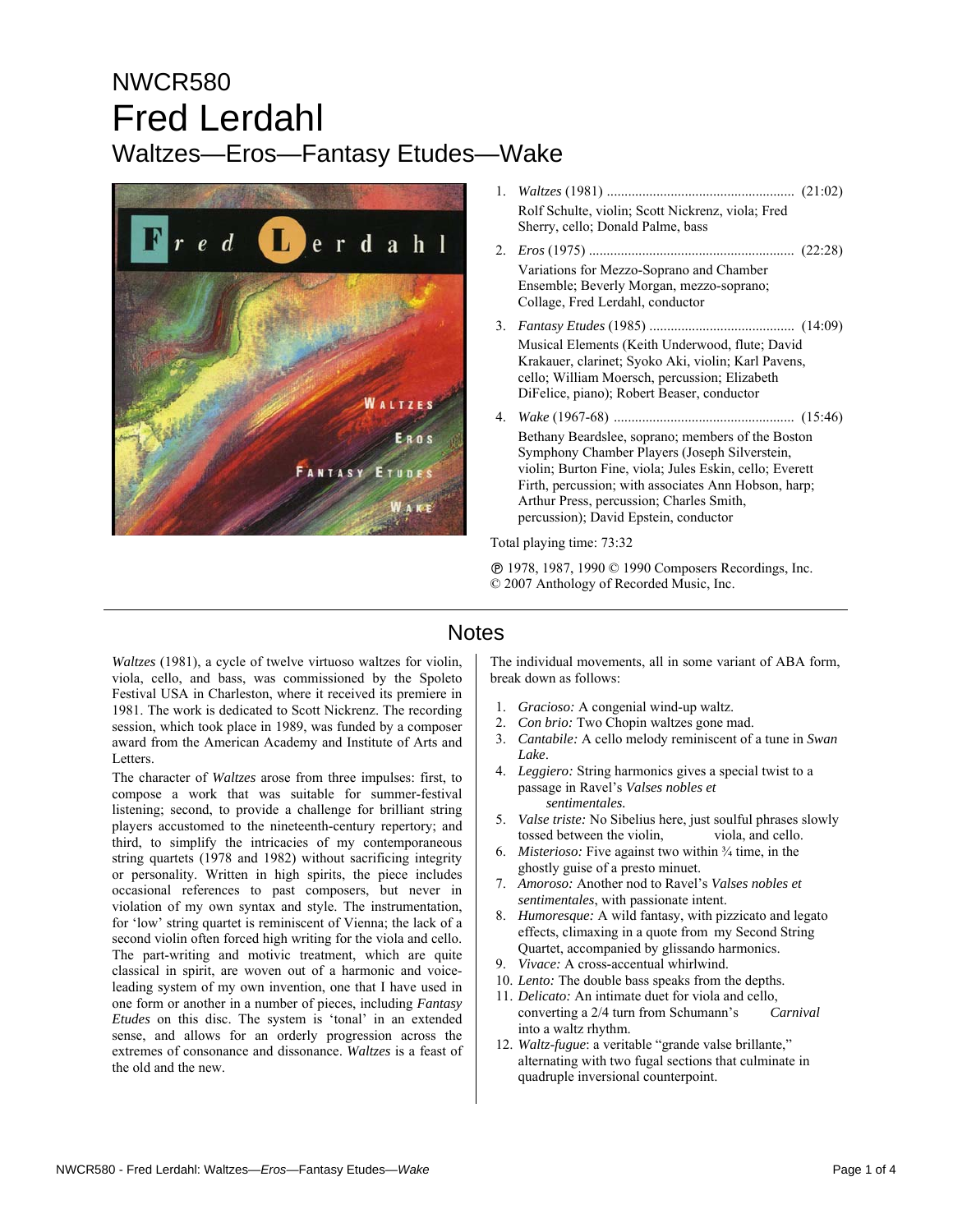The text for *Eros* (1975) is a poem by Ezra Pound, entitled "Coitus," from the volume *Lustra* (1915):

The gilded phaloi of the crocuses are thrusting at the spring air. Here is there naught of dead gods But a procession of festival, Fit for your spirit to dwell in. Dione, your nights are upon us. The dew is upon the leaf. The night about us is restless.

from *Ezra Pound Personae*, © 1926 the Estate of Ezra Pound Reprinted by permission of New Directions Publishing Corporation.

Dione is the mother of Venus, the goddess of love. Presumably the poet is contemplating a fresco by the Renaissance painter Giulio Romano. In the musical setting, for which the poem is merely a point of departure, the mezzosoprano sings as if Giulio were her lover.

The piece is a set of twenty-one continuous variations, each twenty measures long. In the first variation the singer sets forth the entire poem; thereafter the poem is varied along with the music. The variation technique depends on close adherence to an underlying harmonic and rhythmic structure, always clothed in fresh ways. From Bach's *Goldberg Variations* came the idea of making every third variation some kind of canon. The larger form falls into three increasingly climactic cycles of seven variations each. The instruments accompanying the mezzo-soprano are alto flute, viola, electric guitar, electric bass, harp, piano, and percussion (two players). The voice and acoustic instruments are amplified discreetly to form a degree of blend with the electric guitars; this unconventional instrumentation permitted the incorporation of elements of North Indian raga, and, marginally, even of rock music, all within the framework of the strict form.

*Eros* was commissioned by the Koussevitzky Music Foundation and was composed with the support of a Guggenheim Fellowship. In its clear tonality, and in its use of variation form, the work represented a significant step in my stylistic development. It was first performed in 1977 by the Chamber Music Society of Lincoln Center, with Beverly Morgan as soloist and Gerard Schwarz conducting; performances with Collage under my baton followed. This recording, made in 1979, was funded by a Naumburg Recording Award.

*Fantasy Etudes* (1985) was commissioned with the support of an NEA consortium commissioning grant by Musical Elements, Alea III, the Arch Ensemble, and the Contemporary Chamber Players of the University of Chicago. It was premiered by Musical Elements, Robert Beaser conducting, in 1985 in New York City, and was recorded in 1987. The piece is in one movement, and is scored for a *Pierrot*-like ensemble that has become standard for contemporary music: flute, clarinet, violin, cello, percussion (one player), and piano. I had previously avoided this instrumentation because of its prosaic heterogeneity, and indeed I had to exercise considerable ingenuity to give it timbral and poetic resonance. The larger form of *Fantasy Etudes* evolves from twelve interlocking 'etudes.' Each etude has its own characteristic idea and color so that the overall effect is one of 'fantasy.' Against this surface variety, however, there exists an underlying similarity of procedure. Each etude is cast in the form of 'expanding variations,' starting with a simple event and progressively elaborating into complexity (a rather

different procedure from the classical variation technique of *Eros*; its source lies instead in my First String Quartet). Each time, as the material of an etude begins to collapse under the weight of its elaborations, a new etude enters. These overlaps produce moments of dramatic tension—changes, if you like, from one fantasy to another. Toward the end the real etudes overlap more and more, rising to a broad climax, after which a coda quotes snippets from each etude in turn. The formal process is intricate yet quite audible.

Composing in such a form is an open-ended adventure. The way an expanding variation develops within an etude is constrained yet open; a compositional choice made in one variation can lead to unexpected consequences in the next. And since the connections across etudes exit outside the variational technique, in the larger picture almost anything can happen. The moments of overlap require contrapuntal finesse of a particular kind, because two kinds of music, each with its own logic are going on at once. These multiple moments can force the music into surprising channels. The combination of rigor and freedom demands a trust in the process itself.

During the summer of 1967 and 1968, while still a graduate student, I had the good fortune to be composer-in-residence at the Marlboro Music Festival. Bethany Beardslee, the already legendary diva of contemporary music, also spent those summers there. I wrote *Wake* for her. Accompanying the soprano here are violin, viola, cello, harp, and percussion (three players). Beardslee premiered the work under my direction at Marlboro in 1968. This recording, originally released on the AR-DGG series, dates from 1971.

*Wake* is the best fruit of my first period, which might be described as "post-Schoenbergian atonal/romantic." (I have never been a serial composer.) Everything in the piece revolves around the soprano narration. The text is from passages in chapter eight of James Joyce's *Finnegans Wake*, cut up and rearranged so as to reflect themes of the book as a whole. The form divides into three 'cycles,' flanked by an introduction, two transitions, and a coda. Washerwomen are gossiping at the ford. Cycle I concerns hearsay about Humphrey Chimpden Earwicker, Cycle II about his wife Anna Livia Plurabell. Cycle III depicts the gradual dissolution of the scene into night, with associated intimations of metamorphosis. A generous use of percussion lends atmosphere to the dream-like proceedings.

#### —*Fred Lerdahl*

**Fred Lerdahl** (*b* 1943) grew up in Wisconsin and studied at Lawrence, Princeton, and Tanglewood. He currently lives in Ann Arbor and teaches at the University of Michigan. He has received numerous honors, including the Koussevitzky Composition Prize, two composer awards from the Fromm Foundation, the Koussevitzky Music Foundation, the Spoleto Festival USA, the Naumburg Foundation, the National Endowment for the Arts, and others. Among the organizations that have performed his works are the New York Philharmonic, the Pittsburgh Symphony, the San Francisco Symphony, the Seattle Symphony, the St. Paul Chamber Orchestra, the Orpheus Chamber Orchestra, the Los Angeles Chamber Orchestra, Collage, Musical Elements, the Juilliard String Quartet, and the Pro Arte Quartet. He has been in residence at the Marlboro Music Festival, IRCAM in Paris, the Wellesley Composers Conference, and the American Academy in Rome. He is the author (with Ray Jackendoff) of *A Generative Theory of Tonal Music.* Also available on CRI are Lerdahl's First String Quartet (CD 551) and his String Trio and Piano Fantasy (SD 319).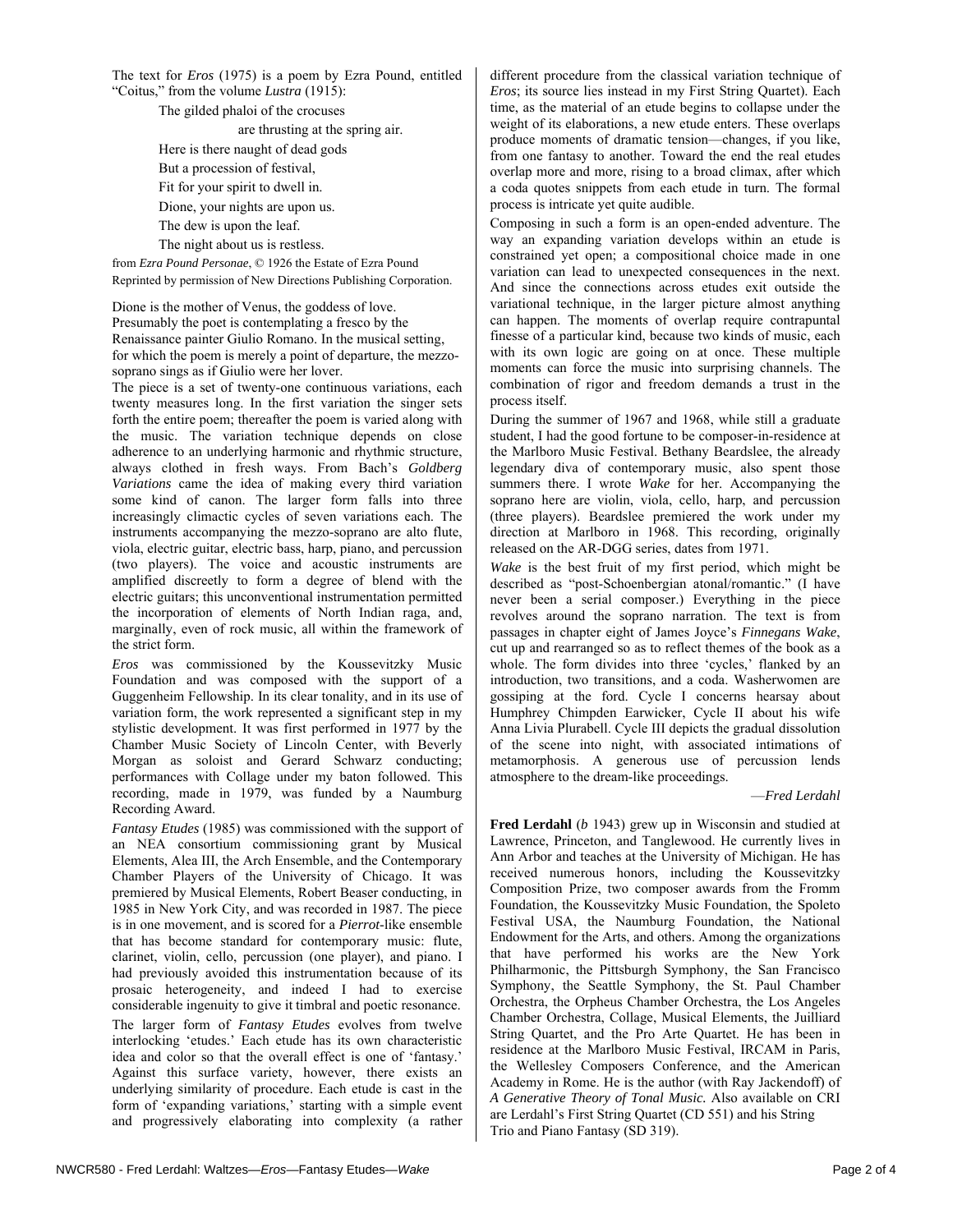#### **Performer Biographies**

#### For *Waltzes:*

**Rolf Schulte** was born in Germany and has performed with the Berlin and Munich Philharmonics, the radio orchestras of Berlin (RSO), Cologne (WDR) and Stuttgart, and the Seattle, Vermont, and New Hampshire Symphonies, among many others. Mr. Schulte performed Berg's *Kammerkonzert* at the 1985 Alban Berg Conference in Chicago and the complete Stravinsky violin works at the 92<sup>nd</sup> Street Y in 1976. Recent premieres include Tobias Picker's Violin Concerto with the American Composers Orchestra (CRI SD 474) and new works by Milton Babbitt, György Kurtág, and Mario Davidovsky.

In addition to his performances as soloist and chamber musician, violist **Scott Nickrenz** maintains an active schedule as a concert presenter. He is director of music at Boston's Gardener Museum, advisor to the president of the New England Conservatory, and chamber music advisor to the New World Symphony in Miami. Since 1978, Mr. Nickrenz has directed the popular noontime concerts at the Spoleto Festivals in Charleston, South Carolina; Spoleto, Italy; and Melbourne, Australia.

Over the past forty years cellist **Fred Sherry** has worked closely with many contemporary composers, including Luciano Berio, Aaron Copland, Lukas Foss, Tōru Takemitsu as well as jazz pianist/composer Chick Corea. In 1988, he premiered Charles Wuorinen's *Five*, which was written specifically for him by the composer. In 1989, Mr. Sherry became the artistic director of the Chamber Music Society.

**Donald Palme**, a graduate of the Juilliard School, is double bassist for Speculum Musicae, Parnassus, and the Composer's Conference. He has performed on dozens of recordings and was formerly a member of the Los Angeles Philharmonic. Today he is principal double bass with the Orpheus Chamber Orchestra, the American Composers Orchestra, and the Brooklyn Philharmonic.

#### For *Eros:*

New Hampshire-born mezzo-soprano **Beverly Morgan** holds both B.M. and M.M. degrees from the New England Conservatory of Music. She has appeared as soloist with the Boston Symphony Orchestra, the Boston Pops Orchestra, Speculum Musicae, the Boston Musica Viva, and Bel Canto Opera, and has sung operatic roles across the U.S. and Europe for such companies as the Santa Fe and San Francisco Operas.

**Collage** is a contemporary music ensemble made up primarily of members of the Boston Symphony Orchestra. Playing on this recording are Paul Fried, alto flute; Ronald Knudson, viola; Henry Gwiazda, electric guitar; John Damian, bass electric guitar; Ann Hobson, harp; Christopher Keyes, piano; Frank Epstein and Thomas Gauger, percussion.

#### For *Fantasy Etudes:*

Established in 1977, **Musical Elements** is a contemporary chamber ensemble presenting annual concert series in New York City. Through the commissioning of many new works and participation in the NEA Consortium Commissioning Program, as well as through the presentation of twenty-four world premieres, thirty-nine New York premieres and eleven American premieres, Musical Elements has established itself as one of the most important new music ensembles in the New York area.

**Robert Beaser**, co-music director and conductor of Musical Elements, is also a composer. He earned a doctor of musical arts degree from the Yale School of Music and studied conducting with Otto-Werner Mueller, William Steinberg, and Arthur Weinberg. As a composer, his work *Mountain Songs* was recorded on the Musicmasters label and received a 1986 Grammy nomination.

#### For *Wake:*

**Bethany Beardslee** was the original singer who could make "difficult" contemporary art music sound as effortless as popular song. She has made numerous recordings for CRI, including Robert Helps's *Gossamer Noons* (SD 384), Milton Babbitt's *Vision and Prayer* (SD 268) and Ralph Shapey's *Incantations* (SD 232).

**David Epstein** was a composition student of Roger Sessions and Milton Babbitt and conducting fellow with the Cleveland Orchestra under George Szell, undertaking further studies with Max Rudolf and Izler Solomon. He conducts across the U.S. and Europe and has served as professor of music at M.I.T. and musical director of the Harrisburg Symphony Orchestra. In addition to conducting the Boston Symphony Chamber Players for CRI, Mr. Epstein conducted the Royal Philharmonic Orchestra in George Perle's *Three Movements for Orchestra*, also on CRI (SD 331).